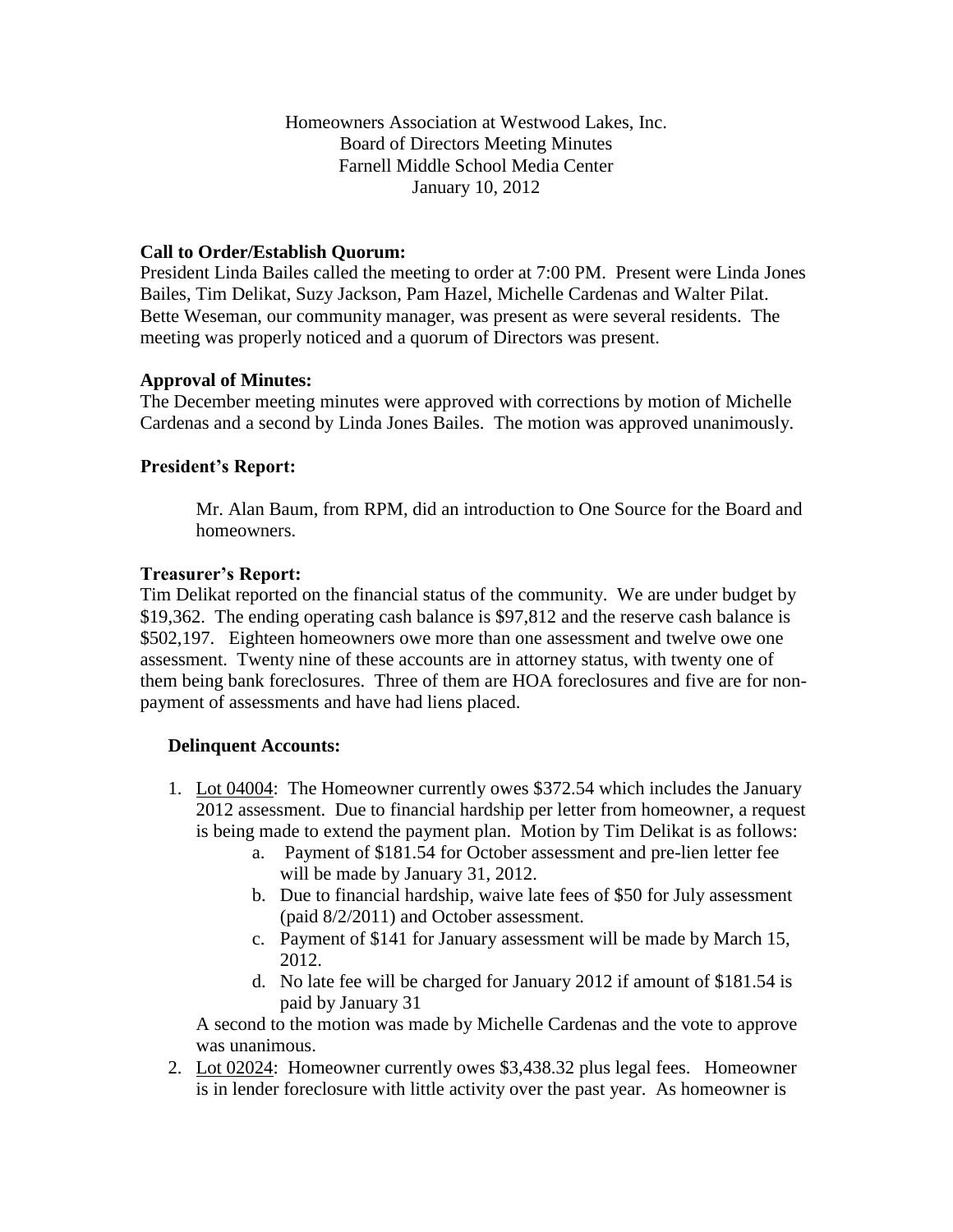deceased, the final accounting for the estate was due by 12/2/2011 but has not been filed as of this point. There have been numerous complaints about the status of this home. Tim moved to approve Westerman, White and Zetrouer to schedule a Case Management Conference on account 02024 in an effort to move the lender foreclosure along. The motion was seconded by Pam Hazel and the vote to approve was unanimous.

3. Lot 04017: Homeowner recently made the  $6<sup>th</sup>$  and final payment per approved payment plan. Our attorney has sent the final payment to Resource Property Management so this account is considered paid in full.

Additional Note: Final Summary Judgement is due on the Corkwood property so that should be resolved soon.

Linda Jones Bailes made a motion to accept the Treasurer's Report. The motion was seconded by Pam Hazel and the Treasurer's report was accepted by a unanimous vote.

# **Manager's Report:**

- **1.** The holiday lights are down and are currently being kept by Evergreen Landscape until we decide what to do with them.
- **2.** The sidewalks have been pressure washed.
- **3.** We received a quote for \$30.20 from One Source to spray weeds and treat fire ants at Lot 02024. Motion to approve was made by Linda Jones Bailes and seconded by Pam Hazel. The vote to approve was unanimous.
- **4.** We need a storage shed for community items, the Christmas lights and anything else we have stored at various places. Bette will get a quote on cost of a storage area near the community.
- **5.** Walt Pilat asked for dates for HOA conferences that Board members could attend in the area. Bette said the Becker and Poliakoff is going to be held on Feb. 17, 2012. She will let us know about other conferences and their dates.
- **6.** Violation Status of repeat violations was discussed:
	- a. Homeowner at 14703 requested extension of his violations as he is undergoing extreme financial hardship. A motion to extend his fining for 30 days was made by Linda Jones Bailes and seconded by Suzy Jackson. Vote to approve was unanimous and Bette will inform homeowner.
	- b. Other delinquent homeowners' names on the list can be forwarded to the Fining Committee.
- **7.** New paver installations at 12711 and 12713 Tar Flower were discussed. It seems both homeowners installed more pavers in a larger area than they indicated on their applications.
	- a. 12713 Tar Flower Linda Jones Bailes made a motion that the homeowner should be asked to restore the yard/property to the condition depicted in the original ACC application. This motion was seconded by Suzy Jackson and the vote to approve was unanimous.
	- b. 12711 Tar Flower The discussion on this house was tabled until another observation and measurement could be taken of the extended driveway. A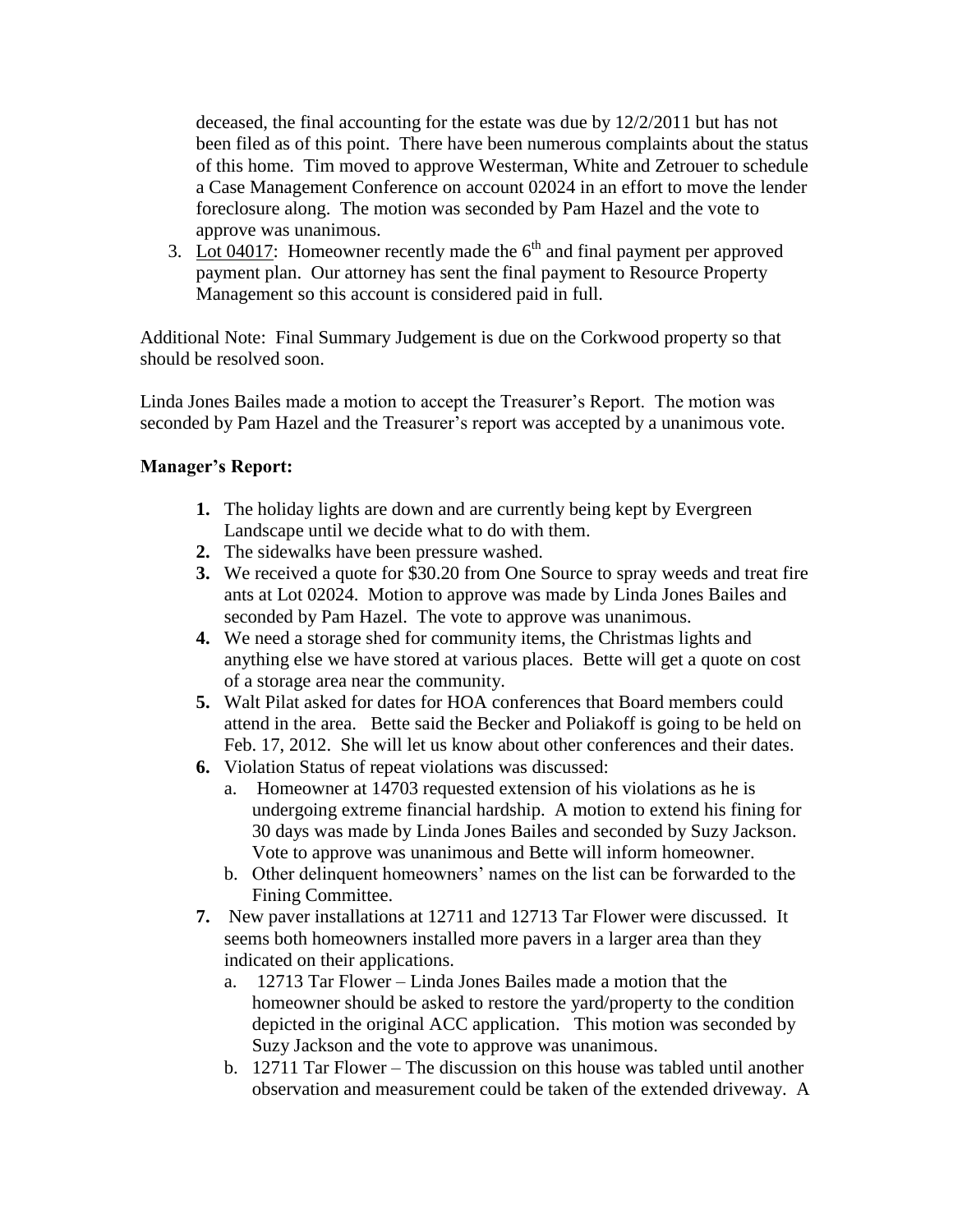motion was made by Linda Jones Bailes to send a letter to the homeowner pending measurement of the driveway. The motion was seconded by Pam Hazel and the vote to approve was unanimous.

Homeowners are allowed to extend the driveways 12 inches on each side. It appears homeowners have increased their driveways more than this. Pam and Suzy to measure both driveways before any letters are sent to homeowners.

Additional Note: After the meeting further research indicated the above statement is not true per Hillsborough County. Our legal counsel was consulted and we were advised to send a letter to these two homeowners indicating we would come out to the property to measure the driveways to make sure they matched the applications submitted to the HOA.

#### **Old Business:**

- **1.** Two bids were received to prepare a rendering of the Memorial Park Area. A motion to approve the bid from Valley Crest at a cost of \$750 was made by Pam Hazel and seconded by Linda Jones Bailes. The vote to approve was unanimous. Bette Weseman informed us that the timeline would be:
	- a. January BOD to approve quote for drawing.
	- b. February BOD meeting to approve plans and management to go out for bid on work
	- c. March BOD meeting to approve vendors for asphalt path construction, etc.
	- d. April work begins on the Memorial Park/walk area.

#### **New Business:**

- **1.** Members of the Fining Committee were discussed. All were checked against the Property Manager's list of violations over the past 10 months. Anyone with repeated or flagrant violations would not be included on the Committee. A motion was made by Linda Jones Bailes and seconded by Suzy Jackson to approve the following 5 Committee members: Alice Pandolfi, Gil Pandolfi, Joe Couto, Marie Barker and Christine Paeplow. Vote to approve passed with a vote of 5 to 1, with all members voting to approve and Tim Delikat opposing. We still need additional members of the Committee. Mr. David O'Malley volunteered to participate as well.
- **2.** Linda Jones Bailes mentioned we need an independent chairman of the Fining Committee. She will approach Alice Pandolfi.
- **3.** Pond infrastructure work quote discussed in the Lakes Committee section.
- **4.** A motion was made by Suzy Jackson to approve the cover letter for approved ACC applications. This was previously approved by the ACC to be brought to the Board for approval. The motion was seconded by Linda Jones Bailes and the vote to approve was unanimous. This letter informs homeowners that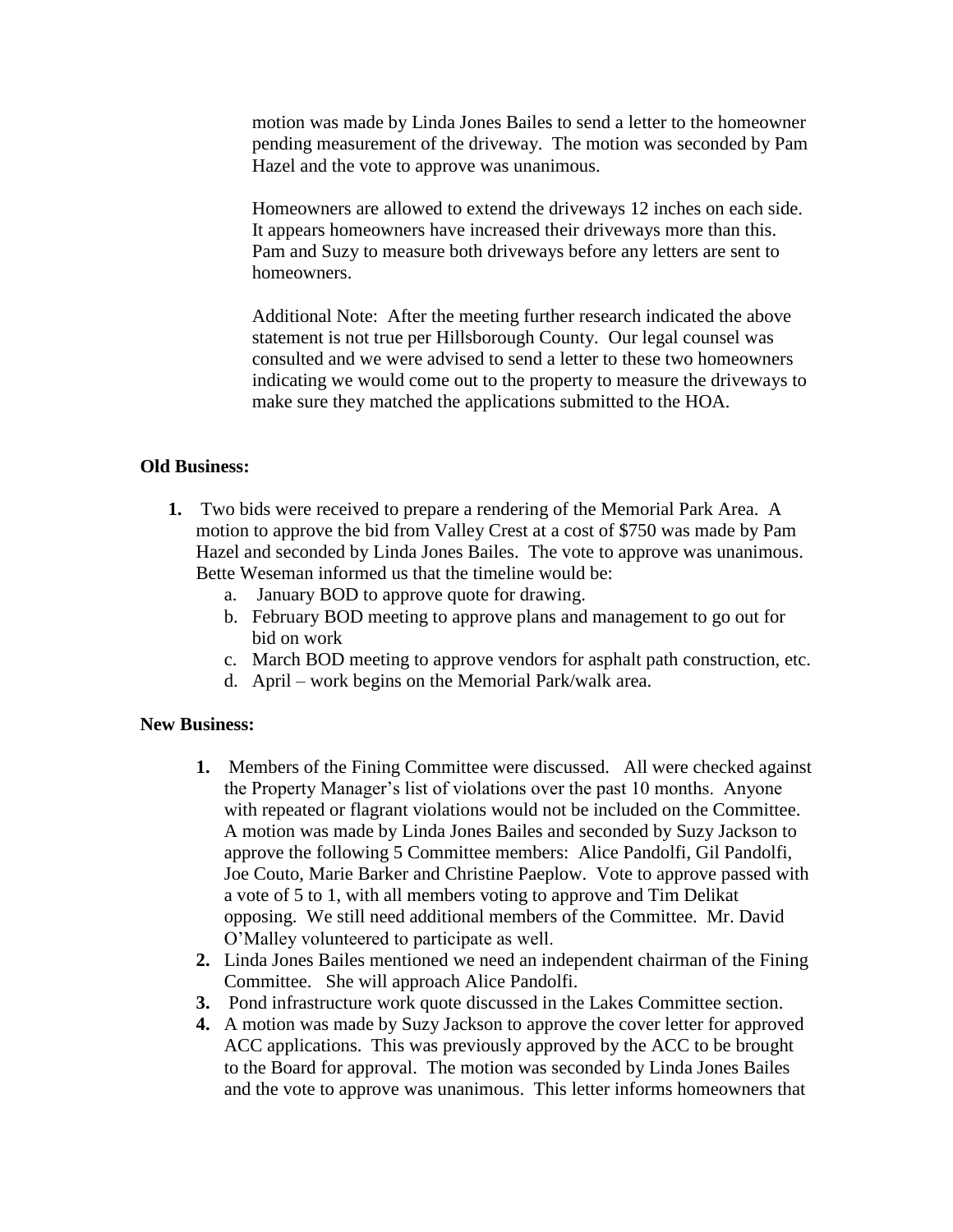when we receive notice their work is completed, an inspection will take place by members of the ACC or BOD for final approval.

# **COMMITTEE REPORTS:**

#### **Lakes Committee:**

- **1.** Walt Pilat reported that there was an opening cut near lake 21 for access to bank repair work. This opening has allowed trucks and other unauthorized vehicles to drive into the area, partying and dumping trash of various kinds. This is a serious problem that will destroy the beauty of the area. Walt Pilat made a motion to install a cable between two steel pylons to keep unauthorized folks out. The motion was seconded by Linda Jones Bailes and the vote to approve was unanimous. There will be a lock so that WWL authorized vehicles will be able to access the area. A second motion was made by Walt Pilat to authorize Bette to get the work done at a cost no greater than \$500. The motion was seconded by Suzy Jackson and the vote to approve was unanimous.
- **2.** Winter cutbacks are underway.
- **3.** A motion to have Bette contact Chuck Heidt to remove rocks that have fallen down into lake 2 at a cost not to exceed \$100 was made by Walt Pilat. The motion was seconded by Linda Jones Bailes and the vote to approve was unanimous.
- **4.** We received 3 quotes for pond inflow infrastructure work. Walt Pilat made a motion to accept the bid from Chuck Heidt, Waterflow Control and Tractor Service, LLC at a cost of \$5425. The motion was seconded by Tim Delikat and the vote to approve was unanimous.

## **Landscape Committee:**

- **1.** Winter cutback work is under way.
- **2.** Pine straw is down but some areas are thin or were missed. OneSource is working on this issue.

#### **ACC Committee:**

**1. See New Business.**

At 918 PM, a motion to adjourn was made by Suzy Jackson and seconded by Linda Jones Bailes. The vote was to approve was unanimous. The next meeting will be at Farnell Middle School on February 14, 2012.